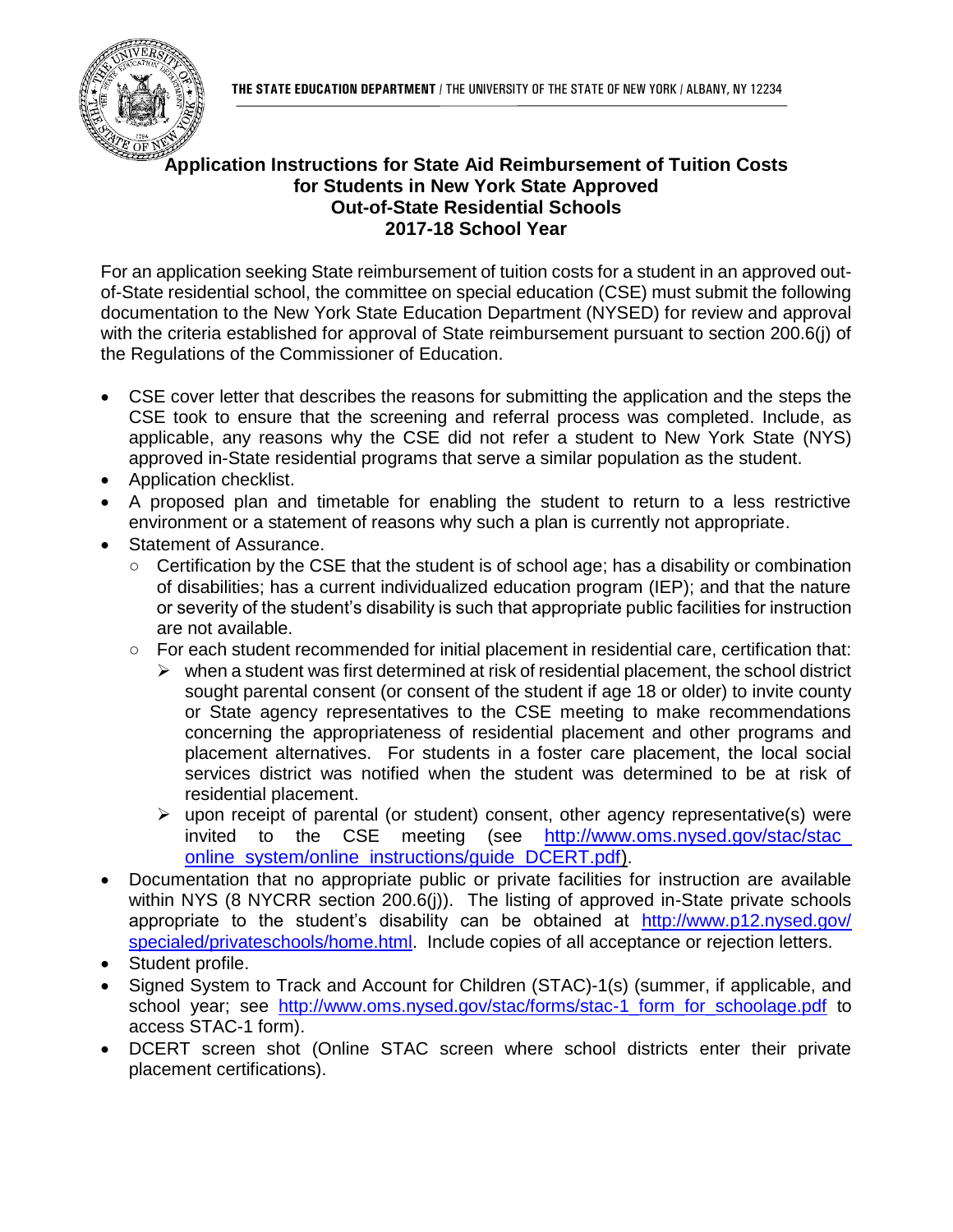## **Application Submission Information**

The school district must submit an initial application and the STAC-1 to the Nondistrict Unit within six business days of the date the student enrolled in a particular NYS approved private residential school based on the recommendation of the CSE.

The school district can submit a reapplication and the STAC-1 to the Nondistrict Unit anytime following a student's CSE annual review meeting, but prior to **June 1st of the year preceding the school year for which placement is sought (i.e., June 1, 2017 for the 2017-18 school year)**.

While electronic submissions are preferred, NYSED's email server cannot guarantee secure transmittal of email messages at this time. Please consult with your information technology staff, and if your email server allows for transmitting electronic messages securely via Transport Layer Security (TLS) protocols, you can submit applications electronically. If you cannot send an email securely via TLS, in order to protect student confidential information, you must mail or fax the application. Select one method for submission (email or mail or fax).

Email **or** mail **or** fax initial and reapplications for residential placements to:

#### Email: [OOSAPP@nysed.gov](mailto:OOSAPP@mail.nysed.gov)

OR

New York State Education Department Office of Special Education Nondistrict Unit 1 Park Place, 3rd Floor Peekskill, NY 10566 Attn: 2017-18 Out-of-State Residential Application

OR

### Fax: (914) 402-2180

**Note: School districts must complete and submit an application for State reimbursement of tuition costs consistent with these procedures and timelines. Failure to do so may result in a denial of State reimbursement of tuition costs. Regardless of the State's determination regarding approval of State aid reimbursement, the Board of Education of the sending school district is responsible for a timely placement of the student.**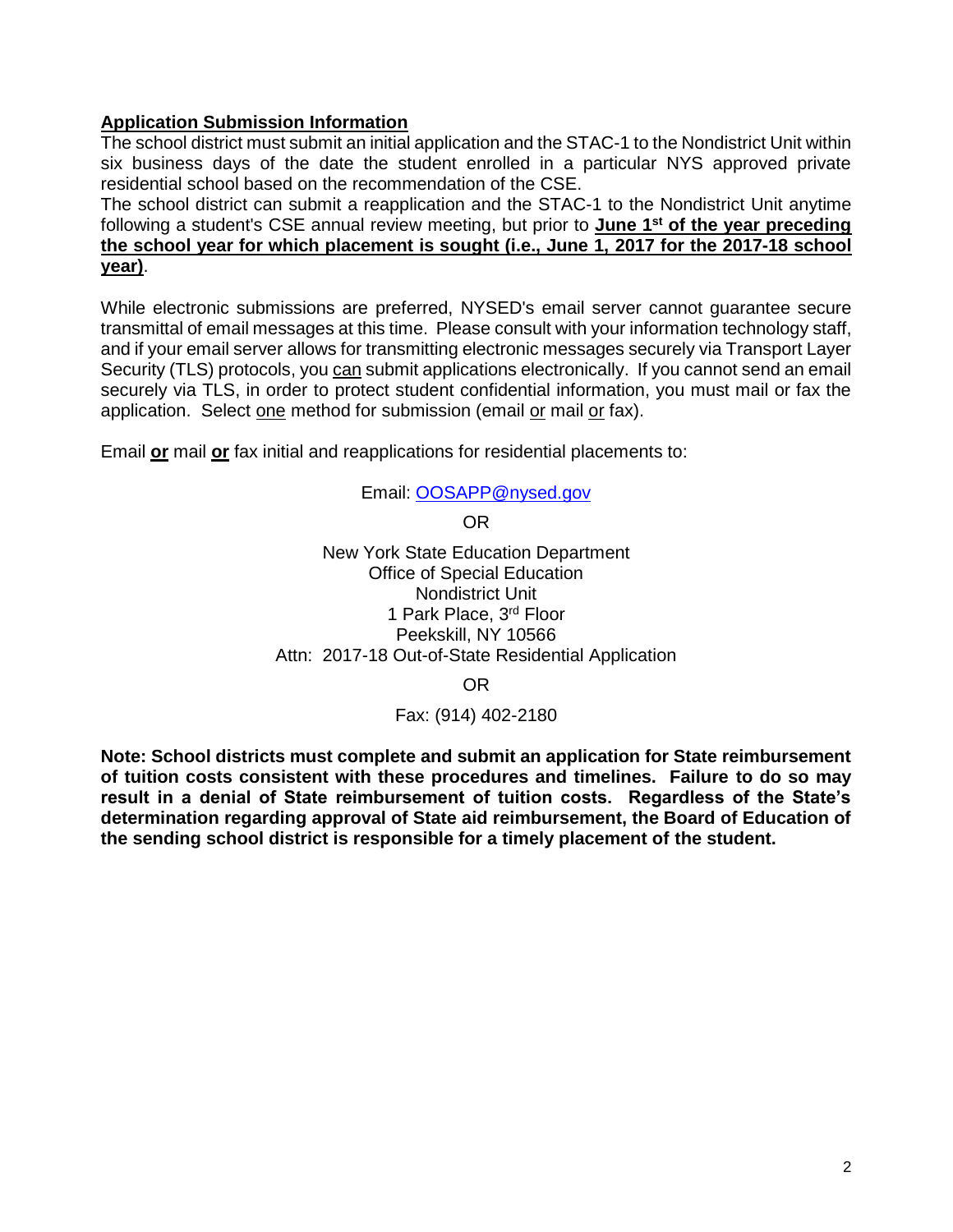

### **New York State Approved Out-of-State Private Residential Program Placement Application 2017-18 School Year**

|                                                                                                                      | For NYSED Office Use Only                                      |
|----------------------------------------------------------------------------------------------------------------------|----------------------------------------------------------------|
| <b>Check One:</b>                                                                                                    | Date Received:                                                 |
| <b>Initial</b><br><b>Reapplication</b>                                                                               |                                                                |
|                                                                                                                      |                                                                |
| Check the boxes below to indicate that the application is<br>complete and all required documentation is submitted at |                                                                |
| the time of submission.                                                                                              | Application Complete: □ Yes □ No                               |
| <b>CSE Cover Letter</b>                                                                                              |                                                                |
| <b>Application Checklist</b>                                                                                         |                                                                |
| Proposed plan and timetable for least restrictive environment (LRE)<br><b>Statement of Assurance</b>                 |                                                                |
| Listing of approved private schools considered, including copies of all acceptance and rejection letters             |                                                                |
| (see required student referral chart)<br><b>Student Profile</b>                                                      |                                                                |
| Signed STAC-1(s)                                                                                                     |                                                                |
| <b>DCERT</b> screen shot                                                                                             |                                                                |
| <b>OR</b>                                                                                                            |                                                                |
| For students turning 21 during July or August 2017<br><b>CSE Cover Letter</b>                                        | For students returning in-State:<br><b>CSE Cover Letter</b>    |
| <b>OR</b><br><b>Application Checklist</b>                                                                            | <b>Application Checklist</b>                                   |
| Signed STAC-1 (summer 2017, if applicable)                                                                           |                                                                |
| (Please Type or Print)                                                                                               |                                                                |
|                                                                                                                      |                                                                |
|                                                                                                                      |                                                                |
|                                                                                                                      |                                                                |
|                                                                                                                      |                                                                |
| Start Date: / / /                                                                                                    |                                                                |
|                                                                                                                      |                                                                |
| <b>STAC # (Continuing Students Only):</b>                                                                            |                                                                |
| <b>School District:</b><br><u> 1986 - Johann Stein, fransk kampens og f</u>                                          |                                                                |
| Email:                                                                                                               | <u> 1989 - Andrea State Barbara, amerikan per</u>              |
| Phone Number: ( )<br>Fax #: (                                                                                        | ) and the contract of the contract of $\overline{\phantom{a}}$ |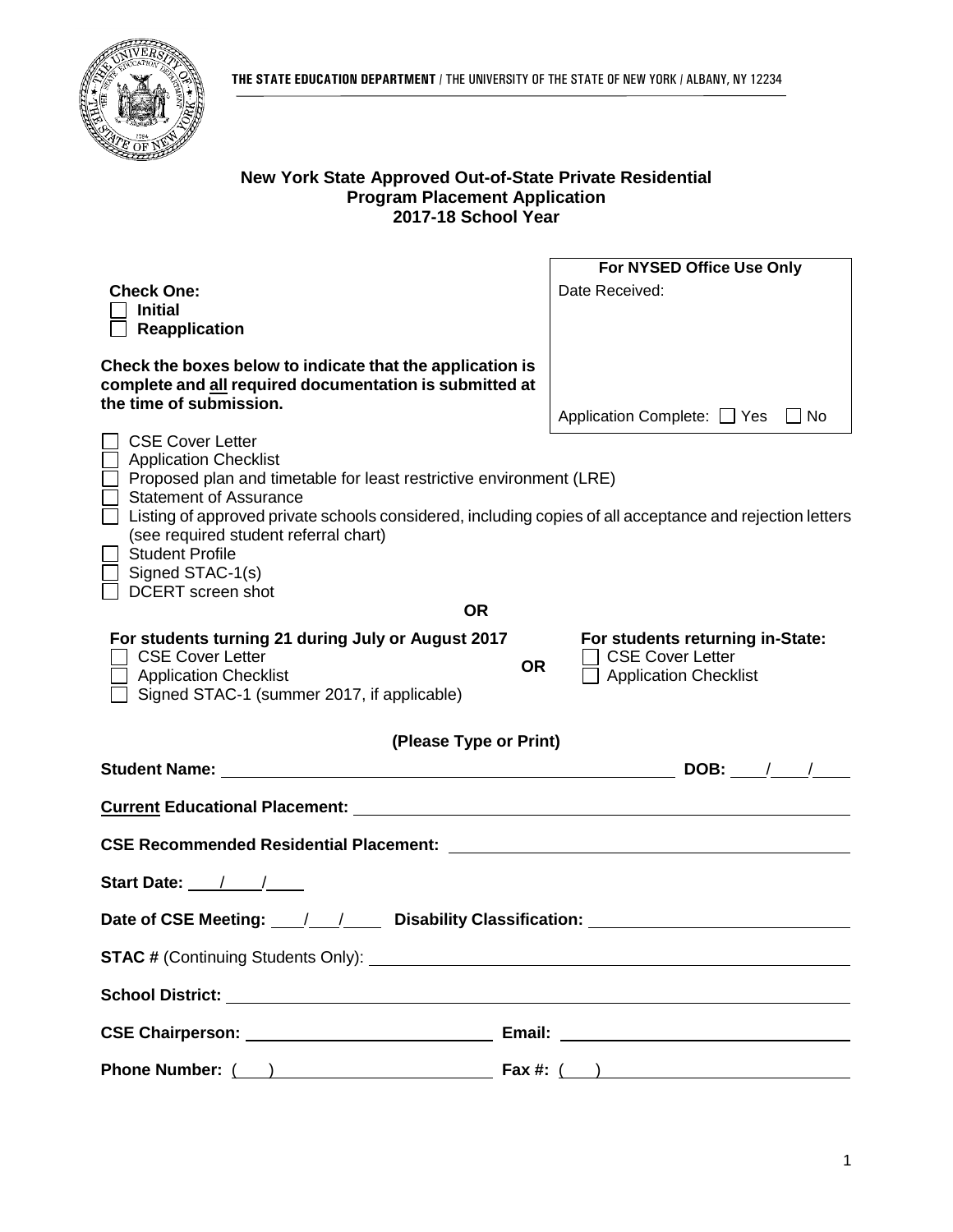## **Eligibility Referral<sup>1</sup> :**

l

With consent of parent, has the CSE made a referral for eligibility to the:

| Office for People With Developmental Disabilities (OPWDD)? □ Yes □ No □ N/A |  |  |  |
|-----------------------------------------------------------------------------|--|--|--|
|-----------------------------------------------------------------------------|--|--|--|

| Office of Mental Health (OMH)? □ Yes □ No □ N/A |  |
|-------------------------------------------------|--|
|-------------------------------------------------|--|

If yes, Date of referral: \_\_\_\_\_\_\_\_\_\_

| Is the student OPWDD eligible? | □ Yes □ No □ N/A □ Unknown |
|--------------------------------|----------------------------|
|                                |                            |

|                                 | If the CSE did not refer, did the parents provide consent to the CSE for referral to the State Agency? |  |
|---------------------------------|--------------------------------------------------------------------------------------------------------|--|
| $\Box$ Yes $\Box$ No $\Box$ N/A |                                                                                                        |  |

|               | <b>Proposed Plan and Timetable for LRE</b>                                                                                                                                                                                     |
|---------------|--------------------------------------------------------------------------------------------------------------------------------------------------------------------------------------------------------------------------------|
| Instructions: | Describe the school district's proposed plan and timetable for enabling the student to<br>return to an LRE or a statement of reasons why such a plan is currently not<br>appropriate. Provide description below or separately. |
|               |                                                                                                                                                                                                                                |
|               |                                                                                                                                                                                                                                |

<sup>1</sup> **OMH and OPWDD have specific eligibility criteria for supports and services. Before referring a student to OMH or OPWDD for an individual eligibility review, please review OMH and OPWDD guidance on eligibility and the referral process at [www.omh.ny.gov/omhweb/childservice/community\\_support.html](http://www.omh.ny.gov/omhweb/childservice/community_support.html) and [www.opwdd.ny.gov/welcome-front-door/home](http://www.opwdd.ny.gov/welcome-front-door/home)**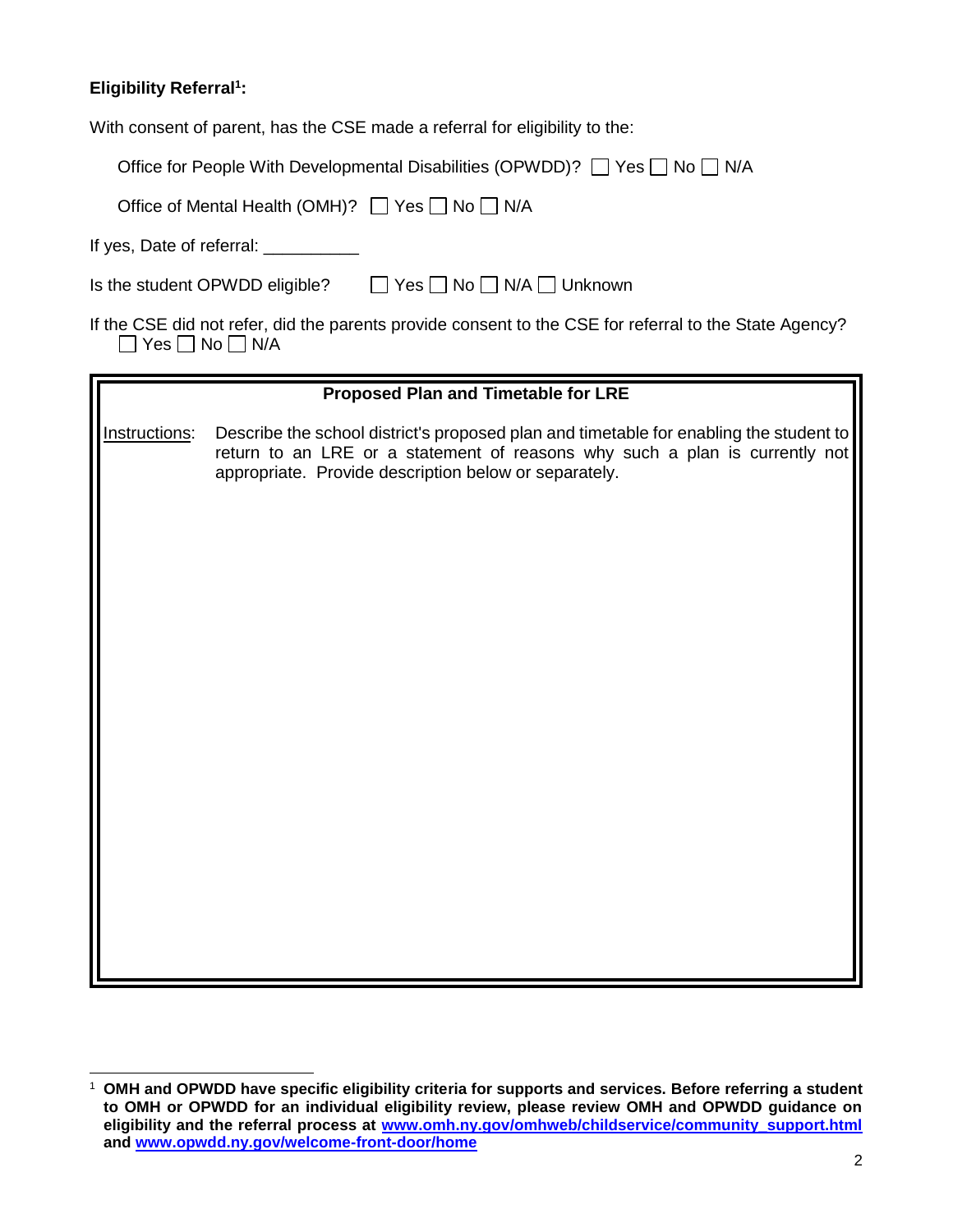## **Statement of Assurance 2017-18 Out of-State Residential Placement**

I hereby certify the following:

- 1. For an initial application to a NYS approved out-of-State private residential school, the CSE has provided a current individual evaluation or reevaluation of the student. The individual evaluation and the classroom observation, where applicable, and any other evaluations necessary to describe the relevant circumstances leading up to the recommendation and the basis for the recommendation for change of placement have been completed within six months prior to the CSE's initial recommendation for a private school placement.
- 2. The CSE has a current IEP for the student.
- 3. The CSE has certified that the student is of school age and has a disability or combination of disabilities, and has further documented that the nature or severity of the student's disability is such that appropriate public facilities for instruction are not available. The documentation reviewed by the CSE, establishing the nature and severity of the disability and warranting placement of the student in an approved private school, is maintained in the student's education records and is available for review by NYSED.
- 4. The following documentation submitted with this application is true and accurate.
	- a. Documentation of efforts to place the student in a public facility and the outcomes of those efforts, and/or of CSE findings regarding the lack of suitability of each currently available and geographically accessible public placement;
	- b. Documentation of all efforts to enable the student to benefit from instruction in less restrictive settings using support services and supplementary aids and special education services as set forth in subdivisions (d), (e), (f) and (h) of section 200.6 of the Regulations of the Commissioner of Education, and/or for those services not used, a statement of reasons why such services were not recommended;
	- c. Detailed evidence of the student's lack of progress in previous less restrictive programs and placements of a statement of reasons that such evidence is not available;
	- d. Documentation that residential services are necessary to meet the student's educational needs as identified in the student's IEP, including a proposed plan and timetable for enabling the student to return to a less restrictive environment or a statement of reasons why such a plan is not currently appropriate;
	- e. For initial placements, documentation that, upon determination that the student was first at risk of residential placement, the school district sought parental (or student if age 18 or older) consent to invite county or State agency representatives to a CSE meeting to make recommendations concerning the appropriateness of residential placement and other programs and placement determinations;
	- f. In the case of a recommendation by the CSE for placement of a student in an educational facility outside of the State, documentation that there are no appropriate public or private facilities for instruction available within this State; and
	- g. In the case of a reapplication for State reimbursement of tuition costs, documentation of the continuing need for placement of the student in a private school.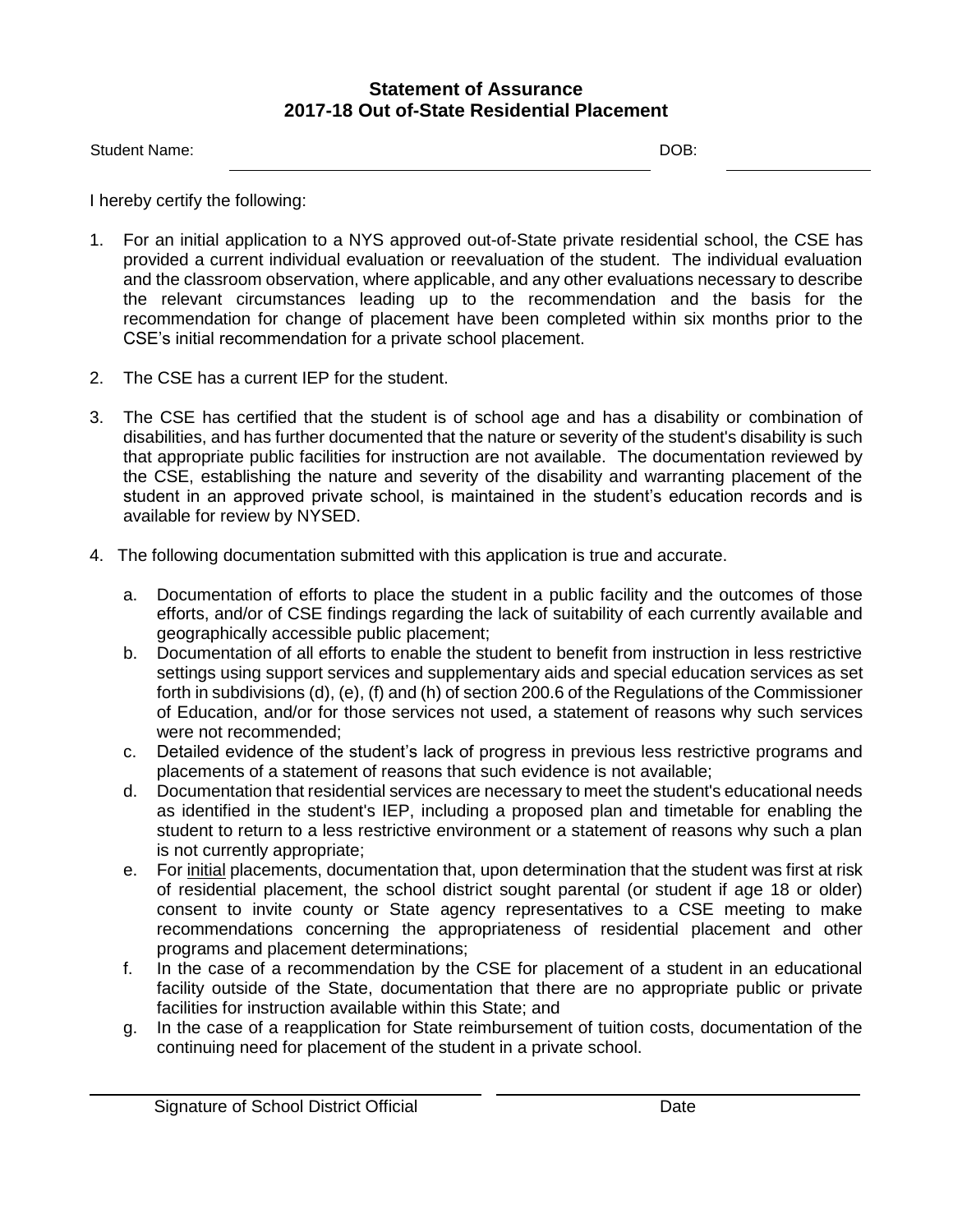l

# **Student Referral Chart**

The information required in this section must be completed by the CSE and submitted with the 2017-18 out-of-State residential initial or reapplication.

A. **List all NYSED approved in-State private schools to which the CSE referred a student and the results of those referrals.** Attach the letters from the private schools that confirm acceptance or rejection of the student. Rejection letters should state the reason for rejection based on the individual educational needs of the student. For reapplications, letters within six months of the date of receipt of application are acceptable. Duplicate this page as needed.

| Name of School to which         | Date of<br><b>CSE</b> | <b>Date</b><br><b>Referred</b><br>to | Date of<br>Screening/ | Date of<br><b>Response</b><br>from | <b>Response</b><br>(check one) | Date of<br>Acceptance/ | Reason(s) for Rejection,   |
|---------------------------------|-----------------------|--------------------------------------|-----------------------|------------------------------------|--------------------------------|------------------------|----------------------------|
| <b>Referral Packet was Sent</b> | <b>Meeting</b>        | <b>School</b>                        | Interview             | <b>School</b>                      |                                | <b>Rejection</b>       | if applicable <sup>2</sup> |
|                                 |                       |                                      |                       |                                    |                                |                        |                            |
|                                 |                       |                                      |                       |                                    |                                |                        |                            |
|                                 |                       |                                      |                       |                                    |                                |                        |                            |
|                                 |                       |                                      |                       |                                    |                                |                        |                            |
|                                 |                       |                                      |                       |                                    |                                |                        |                            |
|                                 |                       |                                      |                       |                                    |                                |                        |                            |
|                                 |                       |                                      |                       |                                    |                                |                        |                            |
|                                 |                       |                                      |                       |                                    |                                |                        |                            |
|                                 |                       |                                      |                       |                                    |                                |                        |                            |

B. If the CSE has determined that the private school(s) that accepted the student is unable to meet the student's IEP needs, the CSE must provide a statement justifying its actions. Such rejections must be based on sound educational reasons consistent with the IEP. This information becomes part of the official CSE record.

<sup>&</sup>lt;sup>2</sup> While the CSE must consider the concerns of the parents in the placement process, the school district must take responsibility to secure an appropriate placement for the student in the least restrictive environment even in the instance where a parent does not cooperate with the referral and placement process. In such cases, the cover letter submitted with the application must document the CSE's efforts in the referral process. The school district must take other steps to ensure the referral process is completed, which may include arranging for the in-State school to evaluate the student at his/her current placement and/or notifying the parent that the school district will arrange the student's transportation to the in-State school for evaluation.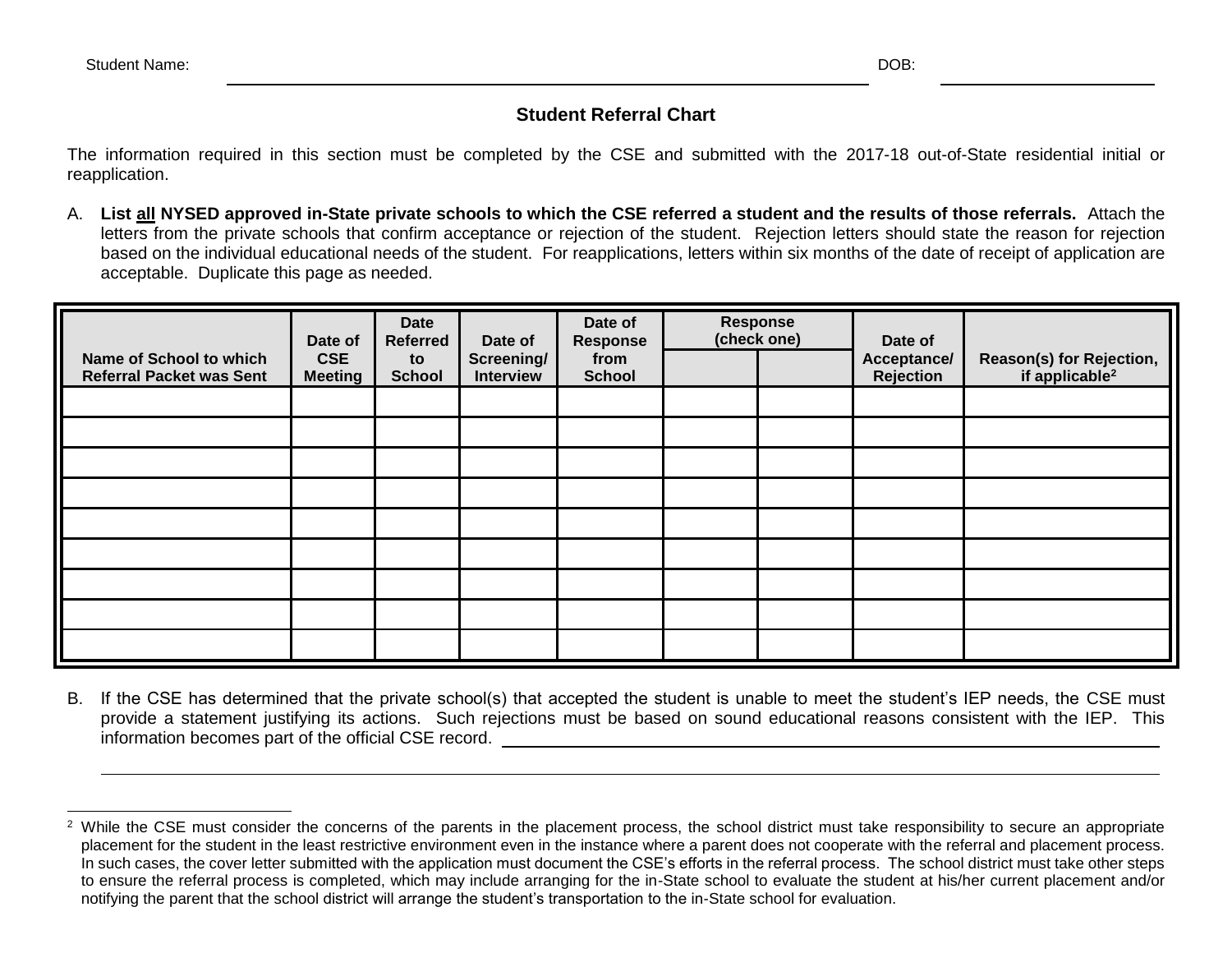## **STUDENT PROFILE 2017-18 School Year**

| $\mathsf{A}$            | <b>Name of Student</b>                               |                  | Last Name     |      |                            |              | First          |                          | Middle |
|-------------------------|------------------------------------------------------|------------------|---------------|------|----------------------------|--------------|----------------|--------------------------|--------|
|                         | <b>Date of Birth</b>                                 | Month            | Day           | Year | Gender                     | Male         |                |                          |        |
|                         |                                                      |                  |               |      |                            | Female       |                |                          |        |
|                         | Date of CSE Recommendation for Residential Placement |                  |               |      |                            |              | Month          | Day                      | Year   |
|                         |                                                      |                  |               |      |                            |              |                |                          |        |
|                         | <b>Care and Custody of:</b><br>Parent                | <b>Last Name</b> |               |      | First                      |              |                | Home Telephone<br>Number |        |
|                         | Legal Guardian                                       |                  |               |      |                            |              |                | $\lambda$<br>(           |        |
|                         | $\Box$ Department of                                 |                  |               |      |                            |              |                |                          |        |
|                         | <b>Social Services</b>                               |                  |               |      |                            |              |                |                          |        |
|                         | Specify County:                                      |                  |               |      |                            |              |                |                          |        |
|                         |                                                      |                  |               |      |                            |              |                |                          |        |
|                         | <b>Address</b>                                       |                  | <b>Street</b> |      |                            |              |                | Work Telephone           |        |
|                         |                                                      |                  |               |      |                            |              |                | Number                   |        |
|                         |                                                      |                  |               |      |                            |              |                |                          |        |
| City                    |                                                      |                  | County        |      |                            | <b>State</b> |                | Zip                      |        |
|                         |                                                      |                  |               |      |                            |              |                |                          |        |
|                         | <b>School District</b>                               |                  |               |      |                            |              |                |                          |        |
|                         | <b>District Contact</b>                              | <b>Last Name</b> |               |      | First                      |              |                | <b>Email Address</b>     |        |
|                         |                                                      |                  |               |      |                            |              |                |                          |        |
| <b>Title</b>            |                                                      |                  |               |      |                            |              |                | <b>Telephone Number</b>  |        |
|                         |                                                      |                  |               |      |                            |              |                | $\mathcal{E}$            |        |
|                         | <b>Address</b>                                       |                  | <b>Street</b> |      |                            |              |                | <b>Fax Number</b>        |        |
|                         |                                                      |                  |               |      |                            |              | $\overline{(}$ | $\mathcal{C}$            |        |
| City                    |                                                      |                  | County        |      |                            | <b>State</b> |                | Zip                      |        |
|                         |                                                      |                  |               |      |                            |              |                |                          |        |
| $\overline{\mathsf{B}}$ | <b>CSE Signature</b>                                 |                  |               |      |                            |              |                |                          |        |
|                         |                                                      |                  |               |      |                            |              |                |                          |        |
|                         |                                                      |                  |               |      |                            |              |                |                          |        |
|                         |                                                      |                  |               |      | Signature, CSE Chairperson |              |                |                          |        |
|                         |                                                      |                  |               |      |                            |              |                |                          |        |
|                         |                                                      |                  |               | Date |                            |              |                |                          |        |
|                         |                                                      |                  |               |      |                            |              |                |                          |        |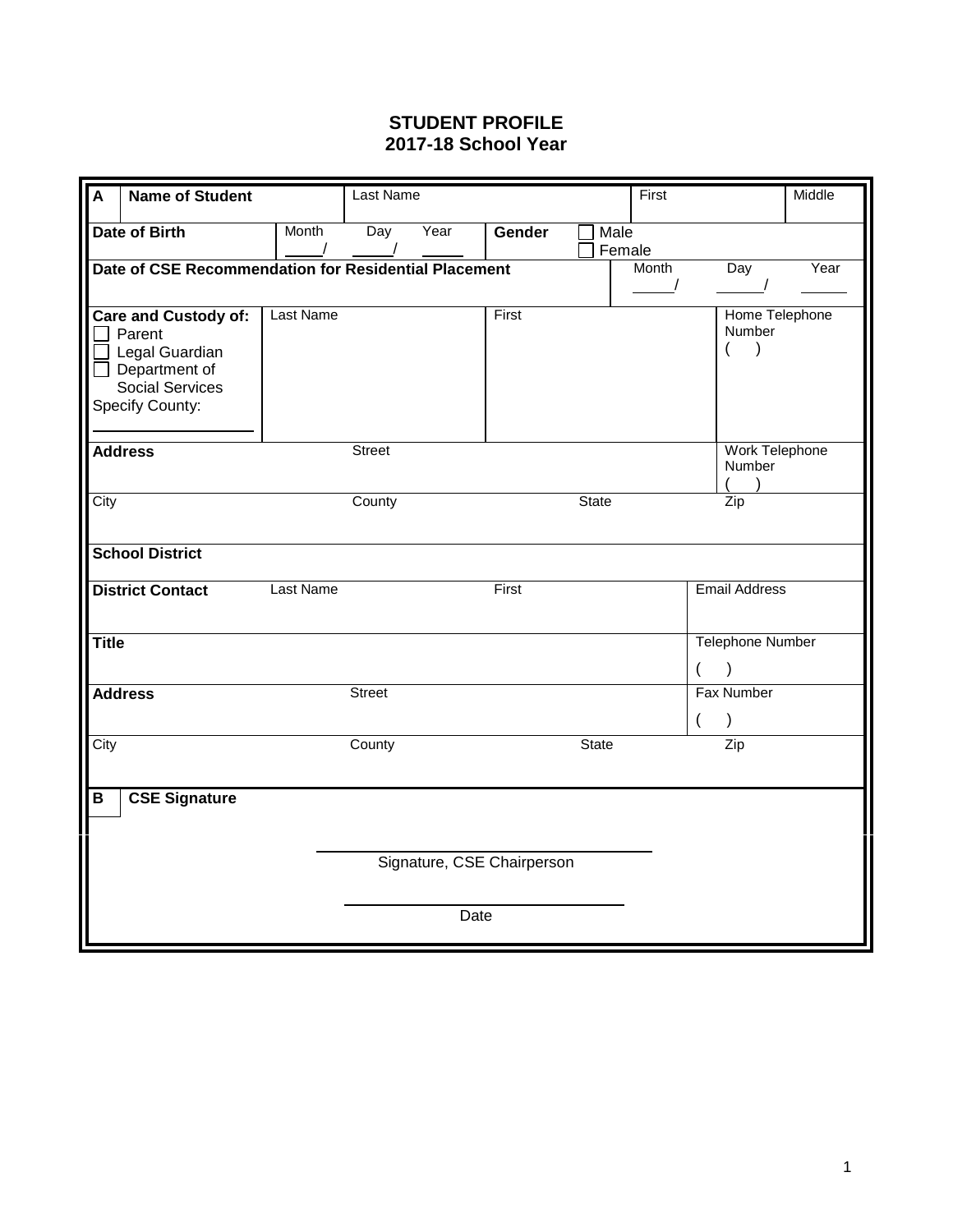| $\mathbf c$<br>(Please check the appropriate box below to indicate type of current educational program)                     |                                                                  |                    |                                           |
|-----------------------------------------------------------------------------------------------------------------------------|------------------------------------------------------------------|--------------------|-------------------------------------------|
| <b>Public School in District</b>                                                                                            |                                                                  |                    | State-operated School                     |
| <b>Public School Not in District</b>                                                                                        |                                                                  |                    | State-supported School                    |
| <b>BOCES Center-based Program</b>                                                                                           |                                                                  |                    | Special Act School District               |
| BOCES Program in local educational agency                                                                                   |                                                                  | Day<br>Residential | Approved In-State Private School          |
| Home Instruction                                                                                                            |                                                                  |                    | Approved Out-of-State Private School      |
| <b>Hospital Instruction</b>                                                                                                 |                                                                  |                    | Other State Agency Program                |
| <b>CSE Classification:</b><br>D<br>(Please check ONE box to indicate the primary disability classification made by the CSE) |                                                                  |                    |                                           |
| Autism                                                                                                                      | Learning Disability                                              |                    | Speech or Language<br>Impairment          |
| Deafness                                                                                                                    | Multiple Disabilities*<br>(see below)                            |                    | <b>Traumatic Brain Injury</b>             |
| Deaf-Blindness<br><b>Emotional Disturbance</b><br>Hearing Impairment                                                        | Orthopedic Impairment<br>Other Health Impairment<br>Description: |                    | Visual Impairment, including<br>blindness |
| <b>Intellectual Disability</b>                                                                                              |                                                                  |                    |                                           |
| *If student is classified with multiple disabilities, identify the two or more concomitant impairments                      |                                                                  |                    |                                           |
| Autism                                                                                                                      | <b>Intellectual Disability</b>                                   |                    | <b>Traumatic Brain Injury</b>             |
| Deafness                                                                                                                    | Orthopedic Impairment                                            |                    | Visual Impairment, including<br>blindness |
| Deaf-Blindness (when combined<br>with another disability)                                                                   | Other Health Impairment<br>Description:                          |                    |                                           |
| <b>Emotional Disturbance</b>                                                                                                |                                                                  |                    |                                           |
| <b>Hearing Impairment</b>                                                                                                   |                                                                  |                    |                                           |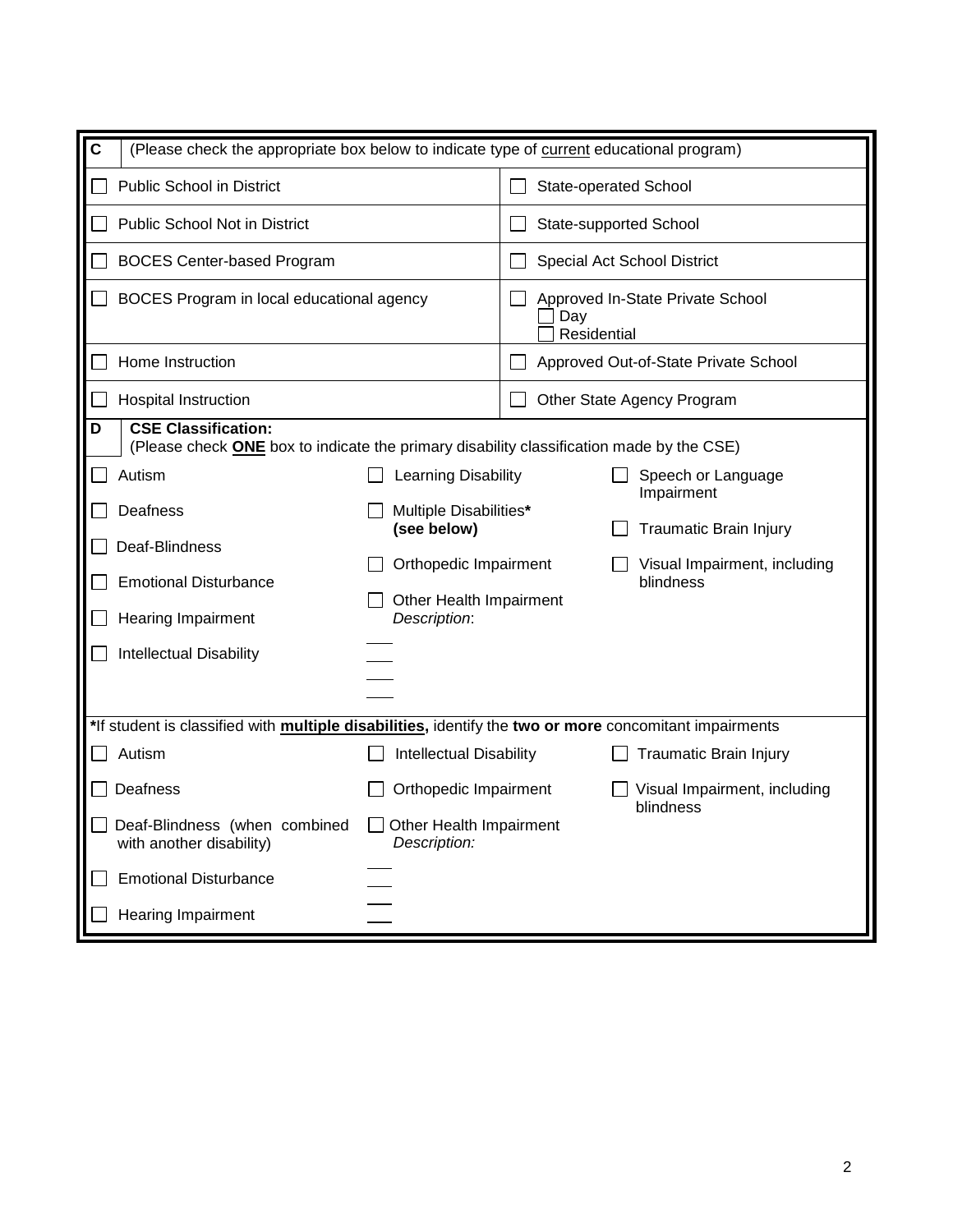| E<br>Student Functioning Level: Results of Latest Test of Intelligence<br>(Check the box that most closely indicates the results)                                                           |                                                                                                                                                                                                                                                          |                                                                                                                                                                                                                        |  |  |  |  |  |
|---------------------------------------------------------------------------------------------------------------------------------------------------------------------------------------------|----------------------------------------------------------------------------------------------------------------------------------------------------------------------------------------------------------------------------------------------------------|------------------------------------------------------------------------------------------------------------------------------------------------------------------------------------------------------------------------|--|--|--|--|--|
| <b>Intellectual Ability</b><br><b>Adaptive Functioning</b><br><b>Language Functioning</b>                                                                                                   |                                                                                                                                                                                                                                                          |                                                                                                                                                                                                                        |  |  |  |  |  |
| Average to above average<br>intelligence<br>Below average intelligence<br>Mild intellectual disability<br>Moderate intellectual disability<br>Severe or profound intellectual<br>disability | Independent; within normal<br>limits<br>Capable of looking after own<br>everyday needs<br>Needs assistance with personal<br>grooming and independent<br>living skills<br>Highly dependent upon support<br>from others to complete basic<br>living skills | Receptive and expressive<br>language skills within normal<br>limits<br>Mild disabilities in<br>understanding and<br>communicating<br>Significant disabilities in<br>understanding and/or<br>communicating<br>Nonverbal |  |  |  |  |  |
| <b>Special Considerations:</b><br>Does this student require a sign language interpreter?<br>Does the student require bilingual special education?<br><b>Physical Functioning:</b>           | Does this student require instruction in Braille and the use of Braille?                                                                                                                                                                                 | No<br>Yes.<br>Yes<br><b>No</b><br>Yes<br><b>No</b>                                                                                                                                                                     |  |  |  |  |  |
| Vision:<br>Visually impaired<br>No functional vision                                                                                                                                        | Vision normal (includes vision corrected to normal)<br>Legally blind, has travel vision                                                                                                                                                                  |                                                                                                                                                                                                                        |  |  |  |  |  |
| Needs services of Teacher of Visually Impaired<br>Needs services of Teacher of Orientation and Mobility                                                                                     |                                                                                                                                                                                                                                                          |                                                                                                                                                                                                                        |  |  |  |  |  |
| Hearing normal (including hearing corrected to normal)<br>Hearing:<br>Hearing impaired<br>No functional hearing                                                                             |                                                                                                                                                                                                                                                          |                                                                                                                                                                                                                        |  |  |  |  |  |
| Needs services of Teacher of the Hearing Impaired                                                                                                                                           |                                                                                                                                                                                                                                                          |                                                                                                                                                                                                                        |  |  |  |  |  |
| <b>Mobility:</b><br>Walks independently                                                                                                                                                     | Walks unaided with difficulty<br>Wheelchair - operated by self                                                                                                                                                                                           | Walks with supportive devices<br>Wheelchair - needs assistance<br>No mobility                                                                                                                                          |  |  |  |  |  |